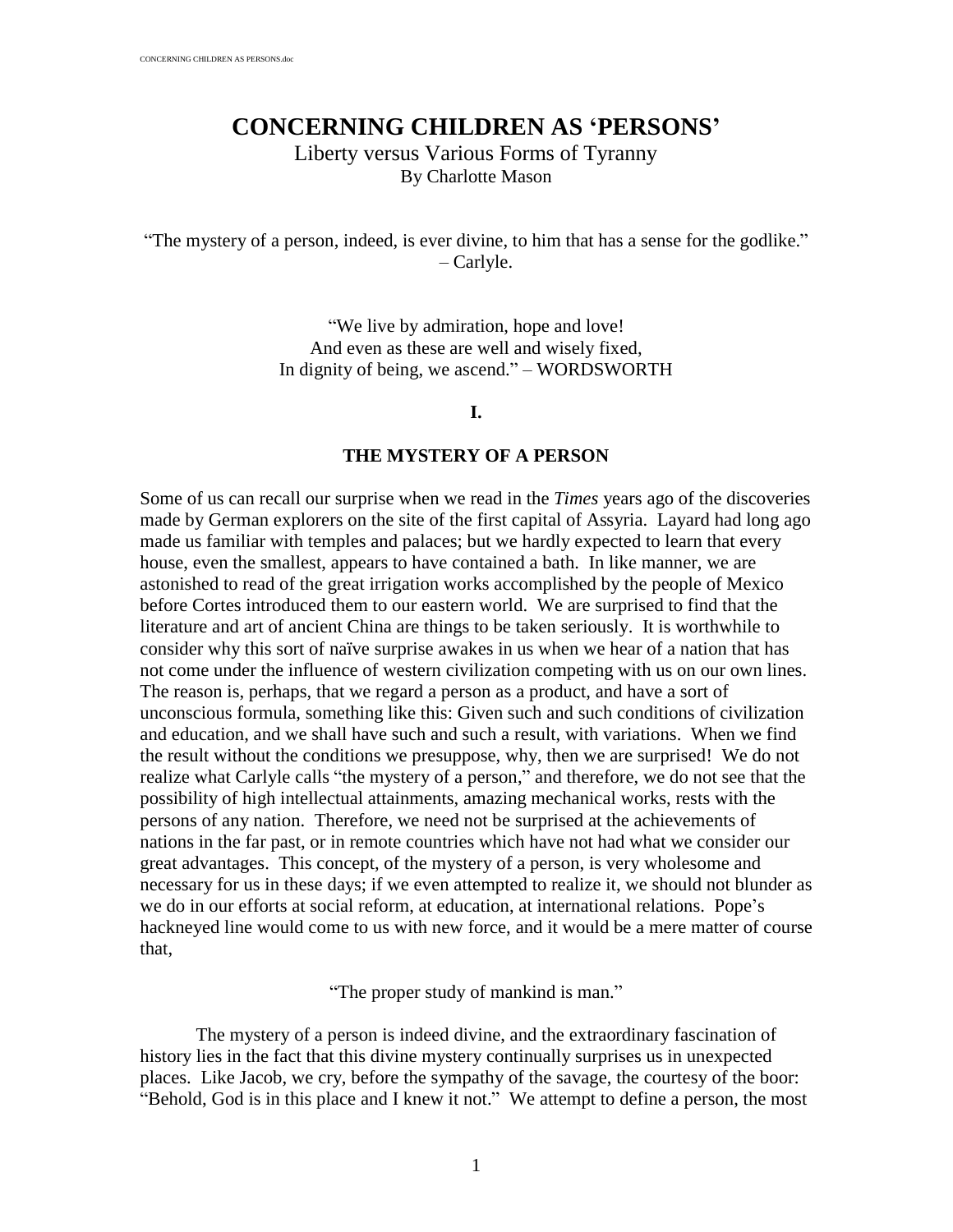commonplace person we know, but he will not submit to bounds; some unexpected beauty of nature breaks out; we find he is not what we thought, and begin to suspect that every person exceeds our power of measurement.

I believe that the first article of a valid educational creed – "children are born  $persons" – is of a revolutionary character; for what is a revolution but a complete reversal$ of attitude? And by the time, say, in another decade or two, that we have taken in this single idea, we shall find that we have turned round, reversed our attitude towards children not only in a few particulars, but completely.

Wordsworth had glimmerings of the truth: poets mean, not less, but a great deal more than they say; and when the poet says, "Thou best philosopher," "Thou eye among the blind," "haunted for ever by the eternal mind," "Prophet, Seer blest," and so on  $$ phrases that we all know by heart, but how many of us realize?  $-$  we may rest assured that he is not using poetical verbiage, but is making what was in his eyes a vain endeavour to express the immensity of a person, and the greater immensity of the little child, not any of whose vast estate is as yet mortgaged, but all of it is there for his advantage and his profit, with no inimical Chancellor of the Exchequer to levy taxes and require returns. But perhaps this latter statement is not correct; perhaps the land-tax on the Child's Estate is really inevitable, and it rests with us parents and elders to investigate the property and furnish the returns.

Wordsworth did not search an unexplored field when he discovered the child. Thomas Traherne, a much earlier poet, is, I think, more convincing than he is; because, though we cannot look back upon our child-selves as Seers and Prophets and Philosophers, we can remember quite well the time when all children were to us "golden" boys and girls;" when there was a glamour over trees and houses, men and women; when stars and clouds and birds were not only delights, but possessions; when every effort of strength or skill, the throwing of a stone or the wielding of a brush, was a delight to behold and attempt; when our hearts and arms were stretched out to all the world, and loving and smiling seemed to us the natural behaviour of everybody. As for possessions, what a joy was a pebble or a cork, or a bit of coloured glass, a marble or a bit of string! The glamour of its first invention lay upon everything we saw and touched. God and the angels, men and women, boys and girls, the earth and the sky, all belonged to us with an ineffable sense of possession. If we doubt all this, even though a glimmering conviction come to us in the pauses of our thought, why, it requires very little interpretative power to see it in the serenity and superiority of any normal baby child.

> " How like an angel I came down! How bright are all things here! When first among His works I did appear, Oh how their Glory me did crown! The world resembled His Eternity In which my soul did walk; And everything that I did see Did with me talk.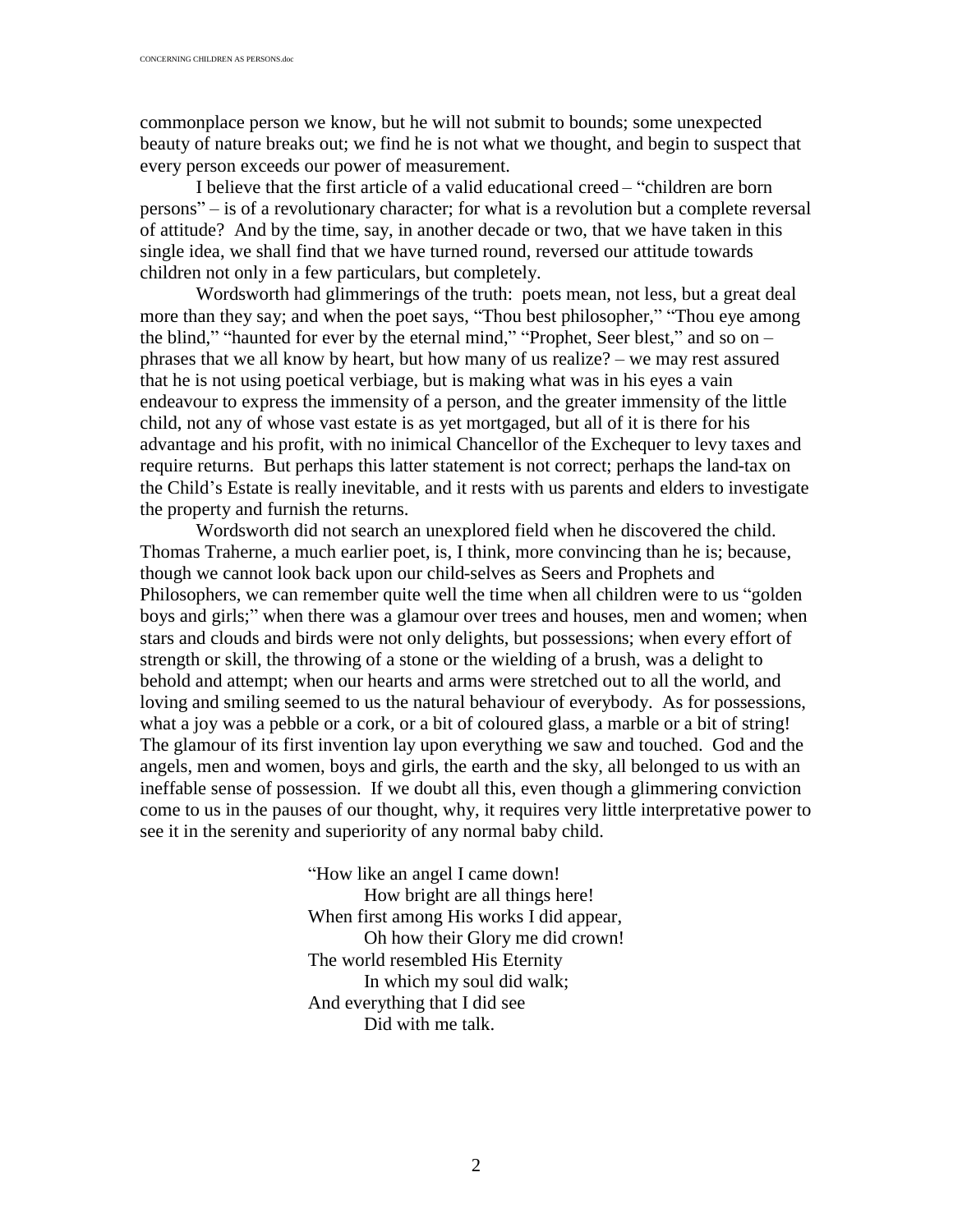" The skies in their magnificence, The lively, lovely air; Oh how divine, how soft, how sweet, how fair! The stars did entertain my sense, And all the works of God, so bright and pure, So rich and great did seem, As if they ever must endure In my esteem.

" The streets were paved with golden stones, The boys and girls were mine, Oh how did all their lovely faces shine! The sons of men were holy ones, In joy and beauty they appeared to me, And everything which here I found, Which like an angel I did see, Adorned the ground."  $-$  TRAHERNE

We remember the divine warning, "See that ye despise not one of these little ones;" but the words convey little definite meaning to us. What we call "science" is too much with us. We must either reverence or despise children; and while we regard them as incomplete and undeveloped beings, who will one day arrive at the completeness of man, rather than as weak and ignorant *persons*, whose ignorance we must inform and whose weakness we must support, but whose potentialities are as great as our own, we cannot do otherwise than despise children, however kindly or even tenderly we commit the offence.

As soon as he gets words with which to communicate with us, a child lets us know that he thinks with surprising clearness and directness, that he sees with a closeness of observation that we have long ago lost, that he enjoys and that he sorrows with an intensity we have long ceased to experience, that he loves with an *abandon* and a confidence which, alas, we do not share, that he imagines with a fecundity no artist among us can approach, that he acquires intellectual knowledge and mechanical skill at a rate so amazing that, could the infant's rate of progress be kept up to manhood, he would surely appropriate the whole field of knowledge in a single lifetime.

Do we ask for confirmation of what may seem to some of us an absurdly exaggerated statement of a child's powers and progress? Consider: in two or three years, he learns to speak a language – perhaps two- idiomatically and correctly, and often with a surprising literary fitness in the use of words. He accustoms himself to an unexplored region, and learns to distinguish between far and near, the flat and the round, hot and cold, hard and soft, and fifty other properties belonging to matter new to his experience. He learns to recognize innumerable objects by their colour, form, consistency, by what signs, indeed, we know not. As for the mechanical skill he acquires, what is the most cultivated singing as compared with articulation and the management of the speaking voice? What are skating and skiing compared with the monstrously difficult art of balancing one's body, planting one's feet and directing one's legs in the art of walking? But how soon it is acquired, and the unsteady walk becomes an easy run! As for his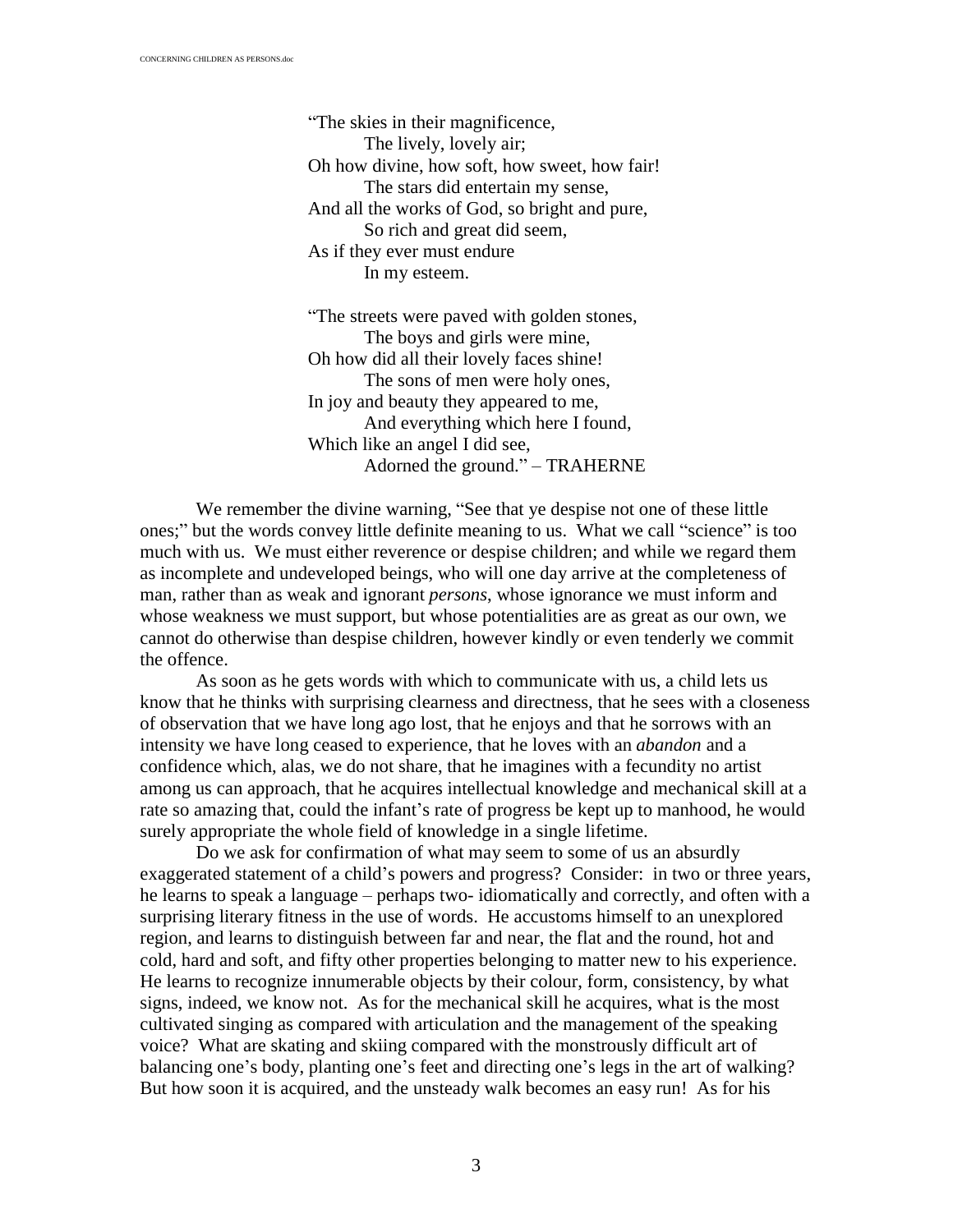power of loving, any mother can tell us how her baby loves her long before he is able to say her name, how he hangs upon her eye, basks in her smile, and dances in the joy of her presence. These are things everybody knows; and for that very reason, nobody realizes the wonder of this rapid progress in the art of living, nor augurs from it that a child, even an infant child, is no contemptible person judged by any of the standards we apply to his elders. He can accomplish more than any of us could in a given time, and, supposing we could start fair with him in the arts he practices, he would be a long way ahead of us by the end of his second year. Let us consider a child as he is, not tracing him either, with Wordsworth, to the heights above, or, with the evolutionist, to the depths below; because a person is a *mystery*; that is, we *cannot* explain him or account for him, but must accept him as he is.

What else does the world do but accept a child as a matter of course? And is it not faddists who trouble themselves with his origins? But are we not going too fast? Do we really accept children as persons, differentiated from men and women by their weaknesses, which we must cherish and support; by their immeasurable ignorances, which we must instruct; by that beautiful indefinite thing which we call the innocence of children and suppose in a vague way to be freedom from the evil ways of grown-up people? But children are greedy, passionate, cruel, deceitful, in many ways more open to blame than their elders; and for all that, they are innocent. To cherish in them that quality which we call innocence, and Christ describes as the *humility* of little children, is perhaps the most difficult and important task set before us. If we could keep a child innocent, we must deliver him from the oppression of various forms of tyranny.

## **II**

#### **SOME FORMS OF LIBERTY**.

If we ask ourselves, What is the most inalienable and sacred right of a person *qua* person? I suppose the answer is, liberty. Children are persons; *ergo*, children must have liberty. Parents have suspected as much for a generation or two, and have been at pains not "to interfere" with their children; but our loose habits of thinking come in our way, and in the very act of giving their freedom to children we impose fetters which will keep them enslaved all their lives. That is because we confound liberty with license and do not perceive that the two cannot co-exist. We all know that the anarchist, the man who claims to live without rule, to be a law unto himself, is in reality the slave to certain illogical *formulae*, which he holds binding upon him as laws of life and death. In like manner, the mother does not always perceive that, when she gives her child *leave* to do things forbidden, to sit up half an hour beyond his bed-time, not to do geography or Latin because he hates that subject, to have a second or third helping because he likes the pudding, she is taking from the child the wide liberty of impersonal law and imposing upon him her own ordering, which is, in the last resort, the *child*'s will. It is he who is bending his mother as that proverbial twig is bent, and he is not at all deluded by the oracular " we' ll see," with which the mother tries to cover her retreat. The child who has learned that, by persistent demands, he can get leave to do what he will, and have what he likes, whether he do so by means of stormy outcries or by his bewitching, wheedling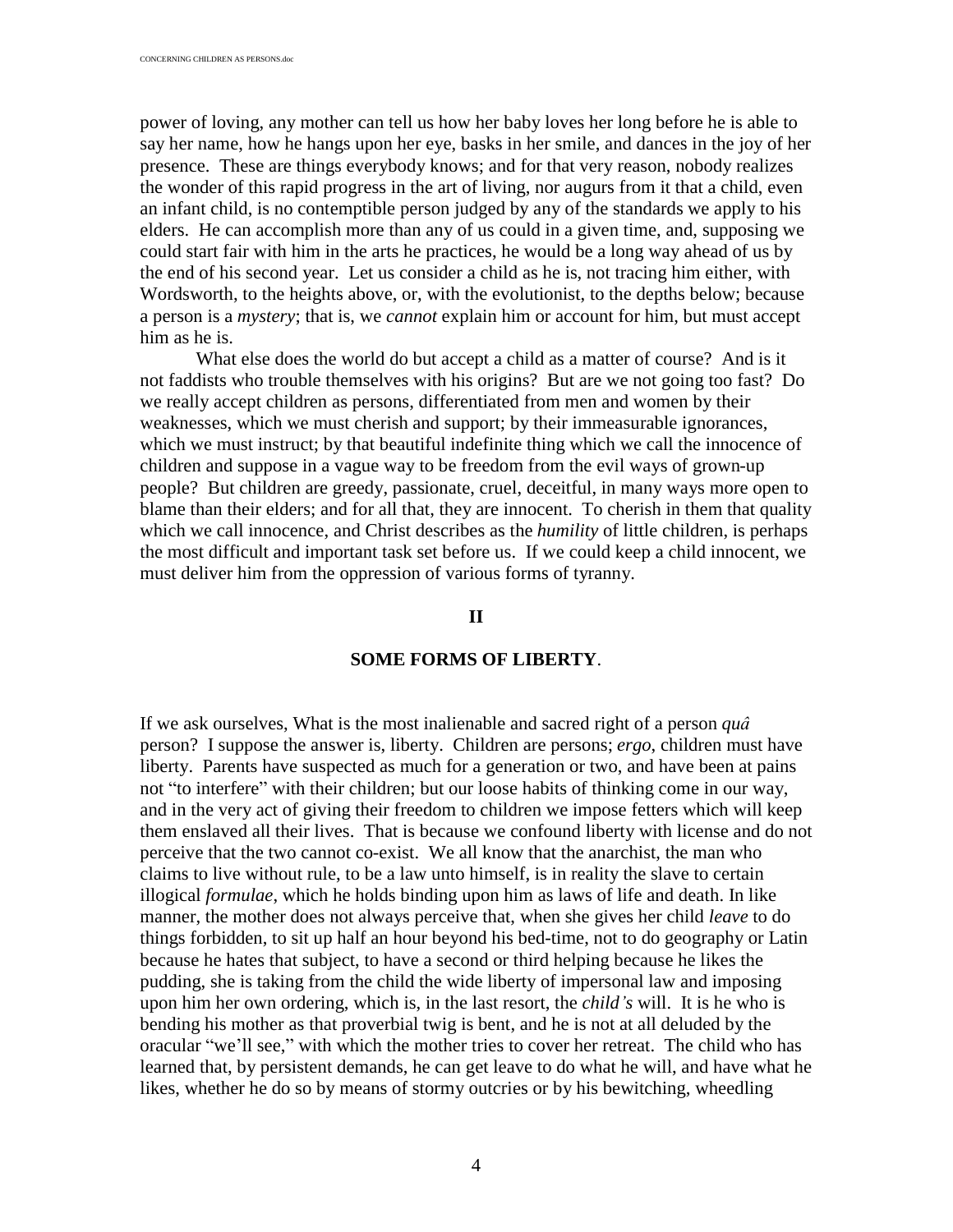ways, becomes the most pitiable of all slaves, the slave to chance desires; he will live to say with the poet:

> "Me this unchartered freedom tires" I feel the weight of chance desires."

Indeed, he already feels this weight, and that is why he is fretful and discontented and finds so little that is delightful in his life. Let him learn that " do as you're bid" is a child's first duty; that the life of his home is organized on a few such injunctions as " be true," "be kind," "be courteous," "be punctual," and that to fail in any of these respects is unworthy and unbecoming; more, let him be assured that such failures are of the nature of sin and are displeasing to God, and he will grow up to find pleasure in obedience, and will gradually gather the principles which should guide his life.

 But the first duty of the parent is to teach children the meaning of *must*; and the reason why some persons in authority fail to obtain prompt and cheerful obedience from their children is that they do not recognize " must" in their own lives. They *elect* to do this and that, *choose* to go here and there, have kindly instincts and benevolent emotions, but are unaware of the constraining *must*, which should direct their speech and control their actions. They allow themselves to do what they choose; there may be little harm in what they do; the harm is that they feel free to allow themselves.

Now the parent who is not aware that he is living in a law-ordered world, that he has to "eat the fruit of this thoughts" as well as that of his words and actions, is unable to get obedience from his child. He believes that it rests with him to say what the child *may* do or leave undone; and as he does not claim papal infallibility, his children find out soon enough that the ordering of their lives is in their own hands, and that a little persistence will get them 'leave' to do what is good in their own eyes. People discuss the value of corporal punishment and think they see in it the way to get obedient children. It may be so, because obedience must be learned in the first three or four years of life, when the smart of a little slap arrests the child's attention, brings tears and changes his thoughts. As a matter of fact, it is hardly possible to punish some children unless while they are quite young, because the pleasure of displaying bravado under the excitement of the punishment occupies the child's attention to the exclusion of the fault for which he is punished. But the whole discussion is outside the question. The parent, the mother especially, who holds that her children's rule of life must be, " children obey your parents for it is *right*," certainly secures obedience, as she secures personal cleanliness, or proper habits at table, because she has a strong sense of the importance of these things. As her reward, she gains for her child the liberty of a free man, who is not under bondage to his own willfulness nor the victim of his own chance desires.

The liberty of the person who can make himself do what he ought is the first of the rights that children claim as *persons*. The next article in the child's Bill of Rights is that liberty which we call innocence, and which we find described in the Gospels as humility. When we come to think of it, we do not see how a little child is humble; he is neither proud nor humble, we say; he does not think of himself at all; here we have hit unconsciously upon the solution of the problem. Humility, that childish quality which is so infinitely attractive, consists in not thinking of oneself at all. That is how children come, and how in some homes they grow up; but do we do nothing to make them self-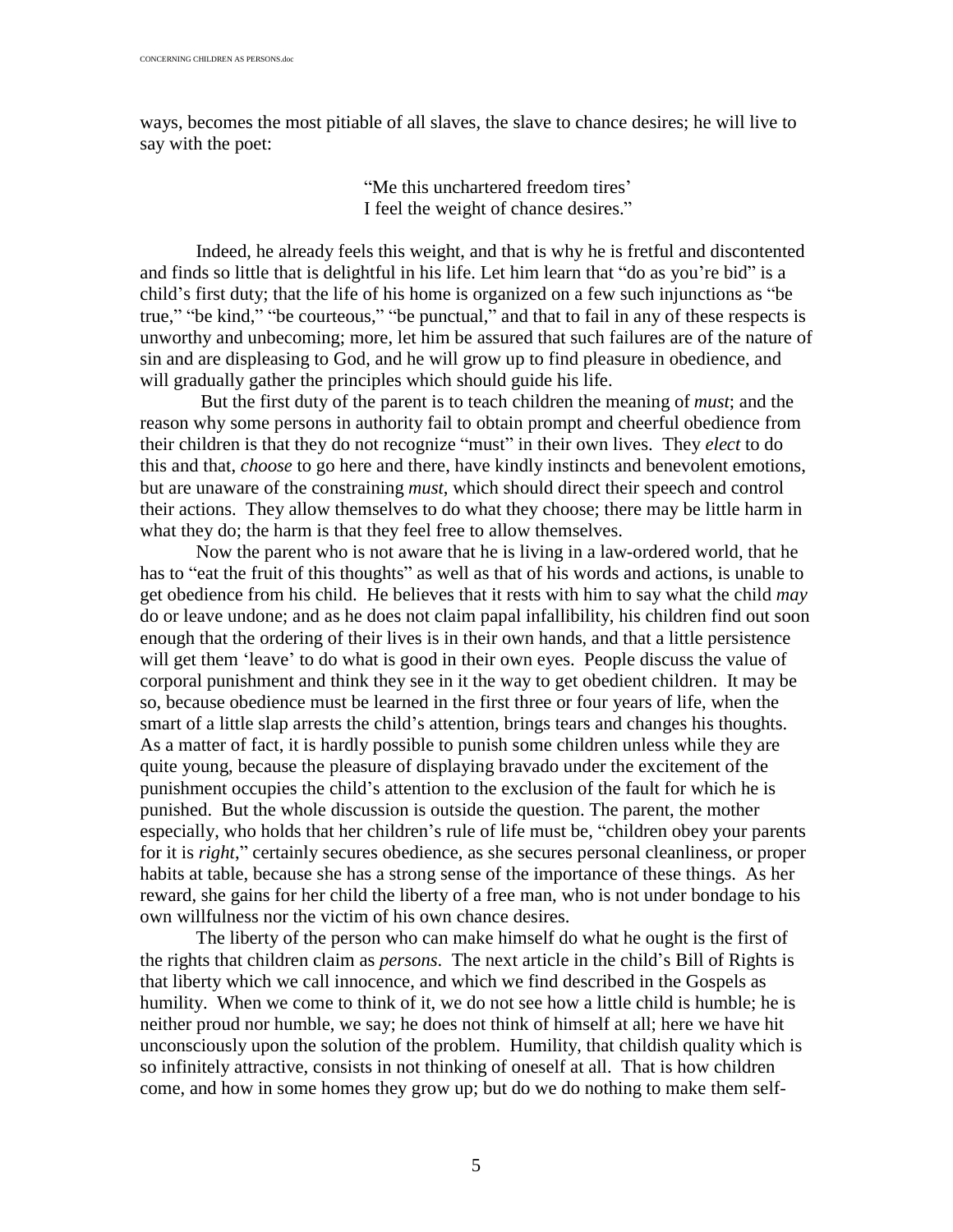conscious, do we never admire pretty curls or pretty frocks? Do we never even *look* our admiration at the lovely creatures, who read us intuitively before they can speak? Poor little souls, it is sad how soon they may be made to lose the beauty of their primal state, and learn to manifest the vulgarity of display. I wonder would it not help us in this matter to copy the pretty custom taught to some continental children? The little girl who kisses the hand of an elder lady, with a pretty curtsey, is put into the attitude proper for a child, that is, she is paying attention and not receiving it. The lady-visitor, too, it taught her place; we do not lavish loud admiration on children at the moment when they are showing deference to us; but this is a detail. The principle is, I think, that an individual fall of man takes place when a child becomes aware of himself; listens as if he were not heeding to his mother's tales of his smartness or goodness, and watches for the next chance when he may display himself. The children hardly deserve to be blamed at all. The man who lights on a nugget has nothing like so exciting a surprise as has the child who becomes aware of himself. The moment when he says to himself, "It is I," is a great one for him, and he exhibits his discovery whenever he gets a chance; that is, he repeats the little performance which has excited his mother's admiration, and invents new ways of showing off. Presently, his self-consciousness takes the form of shyness, and we school him diligently, " What will Mrs. So-and-So think of a boy who does not look her in the face?" or "What do you think? General Jones says that Bob is learning to hold himself like a man." And Bob struts about with great dignity. Then we seek occasions of display for children, the dance, the children's party, the little play in which they act, all harmless and wholesome, if it were not for the comments of the grown-ups and the admiration conveyed by loving eyes. By-and-by comes the *mauvaise honte* of adolescence. "Certainly the boys and girls are not conceited now," we say, and indeed, poor young things, they are simply consumed with self-consciousness, are aware of their hands and fee, their shoulders and their hair, and cannot forget themselves for a moment in any society but that of everyday. Our system of education fosters self-consciousness. We are proud that our boy distinguishes himself, but it would be well for the young scholar if the winning of distinctions for *himself* were not put before him as a definite object. But "where's the harm after all?" we ask; "this sort of self-consciousness is a venial fault and almost universal amongst the young." We can only see the seriousness of this failing from two points of view  $-$  that of Him who has said, "it is not the will of the Father that one of these little ones should perish," and that, I take it, means that it is not the divine will that children should lose their distinctive quality, innocence or humility, or what we sometimes call simplicity of character. We know there are people who do not lose it, who remain simple and direct in thought, and young in heart, throughout life; but we let ourselves off easily and say, " Ah, yes, these are happily constituted people, who do not seem to feel the anxieties of life." The fact is, these take their times as they come, without undue self-occupation. To approach the question from a second point of view, the havoc wrought on nerves is largely due to this selfconsciousness, more often distressing than pleasing, and the fertile cause of depression, morbidity, melancholia, the whole wretched train which make shipwreck of many a promising life.

Our work in securing children freedom from this tyranny must be positive as well as negative; it is not enough that we abstain from look or word likely to turn a child's thoughts upon himself, but we must make him master of his inheritance and give him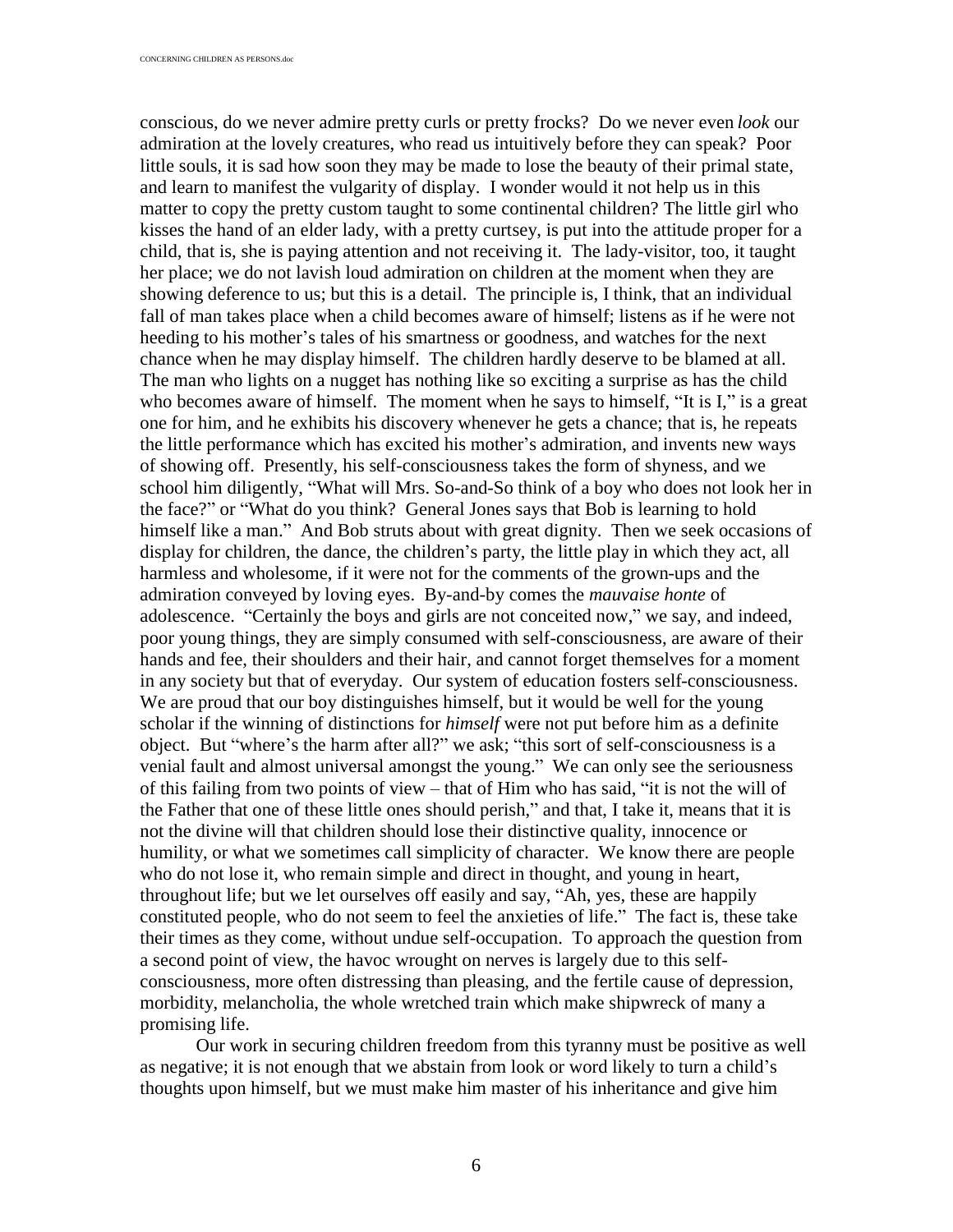many delightful things to think of: " *la terre appartient ` làenfant, toujours ` làenfant*," said Maxim Gorki at an educational congress held in Brussels years ago. So it does; the earth beneath and heaven above; and, what is more, as the bird has wings to cleave the air with, so has the child all the powers necessary wherewith to realize and appropriate all knowledge, all beauty and all goodness. Find out ways to give him all his rights, and he (and more especially *she*) will not allow himself to be troubled with himself. Whoever heard of a morbid naturalist or a historian who (save for physical causes) suffered from melancholia? There is a great deliverance to be wrought in this direction, and sentry duty falls heavily on the soldier engaged in this war.

The tyranny of self crops up in another place. The self-conscious child is very likely generous, and the selfish child is not noticeably self-conscious. He is under the tyranny of a natural desire – acquisitiveness, the desire of possession, covetousness, avarice – and he is quite indifferent and callous to the desires and claims of other people. But I need not say much about a tyranny which every mother finds ways to hold in check; only this we must bear in mind: there is never a time in the child's life when his selfishness does not matter. We are indebted to the novelist who has produced for us that fascinating baby, "Beppino," and has shown how the pretty, selfish, willfulness of the child develops into the vicious callousness of the man.\* Selfishness is a tyranny hard to escape from; but some knowledge of human nature, of the fact that the child has, naturally, other desires than those that tend to self-gratification – that he loves to be loved, for example, and that he loves to know, that he loves to serve and loves to give  $$ will help his parents to restore the balance of his qualities and deliver the child from becoming the slave of his own selfishness. Shame and loss and deprivation should do something where more generous motives fail; and more powerful than these is a strong practical faith that the selfish child need not become, and is not intended to become a selfish man or woman.

Another liberty we must vindicate for children is freedom of thought. I do not mean that a youth should grow up like the young Shelly, chafing against the bondage of religion and law, but, rather, that, supposing all his world were 'freethinkers,' he should still have freedom of mind, liberty of thought, to reject the popular belief. Public opinion exerts, in fact, an insufferable bondage, and most of us sympathize with the assertion of the individual's right to think for himself. It is a right which should be safeguarded for every child, because his mind is his glorious possession; and a mind that does not think, and think its own thoughts, is as a paralyzed arm or a blind eye. " But," we say, " young people run away with such wild notions: it is really necessary to teach them what to think about men and movements, books and art, about the questions of the day." To teach them what to think is an easy role, easy for them and for us; and that is how we get stereotyped classes instead of individual persons, and how we and the children fail to perform the most important function of life  $-$  the function of right thinking. We exaggerate the importance of right doing, which may be merely mimetic, but the importance of thinking and of right thinking cannot be overstated. To secure that a child shall think, we need not exercise ourselves in setting him conundrums; thinking like digestion, an involuntary operation of healthy organs. Our real concern is that children

\**Joseph Vance*, by William de Morgan.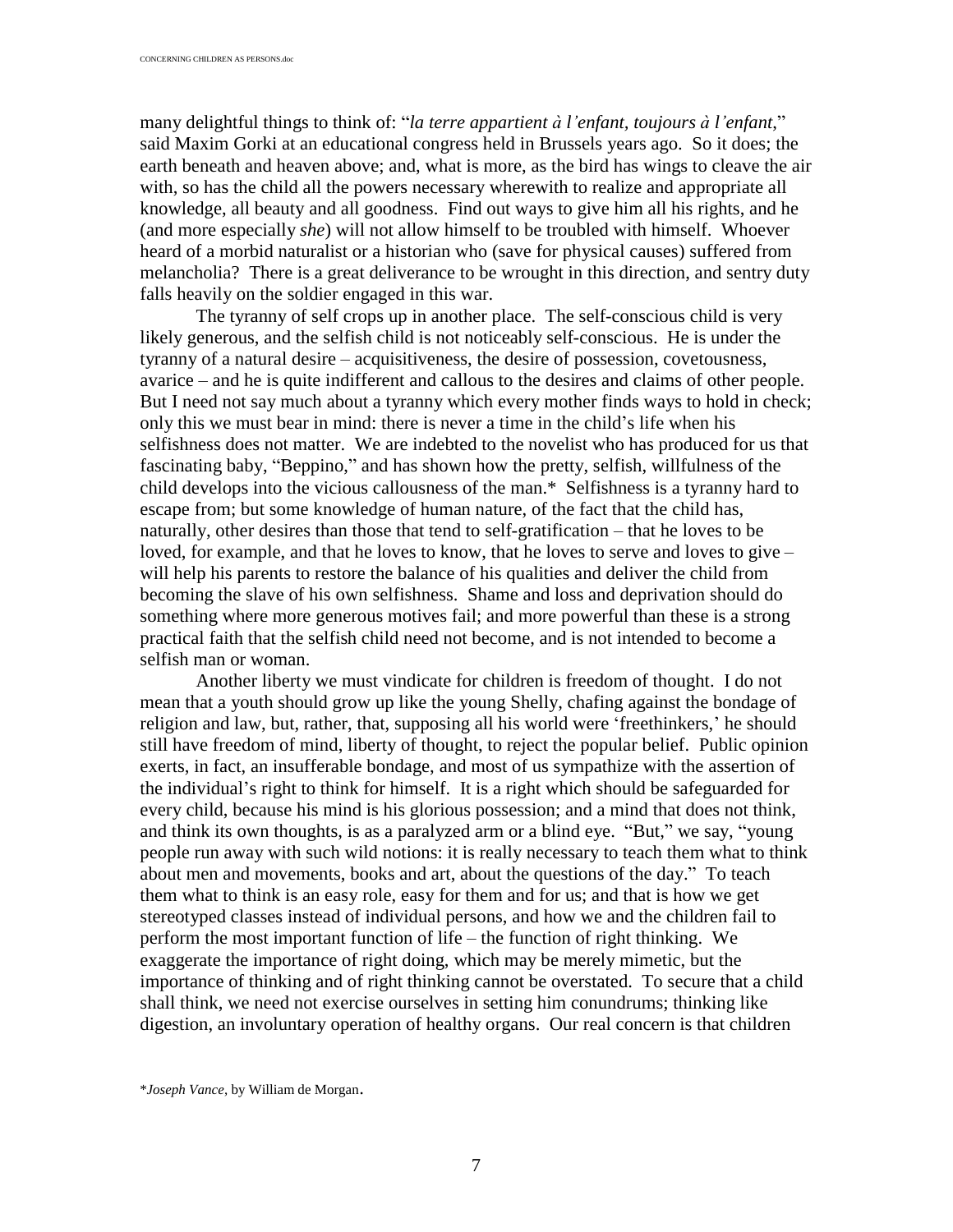should have a good and regular supply of mind-stuff to think upon; that they should have large converse with books as well as with things; that they should become intimate with great men through the books and works of art they have left us, the best part of themselves. Thought breeds thought; children familiar with great thoughts take as naturally to thinking for themselves as the well nourished body takes to growing; and we must bear in mind that *growth*, physical, intellectual, moral, spiritual, is the sole end of education. Children, who have been made free of the Republic of Letters, are not carried away by the *dernier cri*, are not, in fact, the slaves of other people's opinions, but do their fair share of that thinking which is their due service to the State.

The last tyranny that we can consider is that of superstition. We have a notion that education delivers men from this bondage; but superstition is a subtle foe and retreats from one fortress only to ensconce himself in another. We do not lay claim to higher culture than the Greeks or even the Romans possessed; indeed, various nations of antiquity could give us points, highly cultivated as we think ourselves; but it is a curious fact that no nation whose records we possess has been able to deliver itself by literature or art, or highest cultivation, from the hideous bondage of superstition. The tragedies of é schylus, Sophocles, Euripides, have all of them a single appalling theme, the arbitrary and reckless play of the gods upon human fortunes. Indeed, it has been well said that tragedy in a Christian age is impossible, because the hopelessness of any situation implies the ill-will of the gods; and it is cited in this connection that of Shakespeare's three great tragedies two are laid in pre-Christian times, and the third is brought about by a non-Christian person. This consideration throws an interesting light upon the whole subject of superstition. We do not impugn the gods any longer, but we say hard things of fate, destiny and the like; Napoleon III is far from being the only "man of destiny." We consult crystals, hold seances, have lucky and unlucky days, read our fortunes in our palms; even astrology is practiced among us; and we believe ourselves to be half in play and hardly perceive the hold that superstition is gaining upon us. The fact would seem to be that a human being is so made that he must have *religion* or a *substitute* for it; and that substitute, whatever form it takes, is superstition, whose power to degrade and handicap a life cannot be over-estimated. If we would not have our children open to terrors which are very awful to the young, our resource is to give them the knowledge of God, and " the truth shall make them free." It is necessary to make children know themselves for spirits, that they may realize how easy and necessary is the access of the divine Spirit to their spirits, how an intimate Friend is with them, unseen, all through their days, how the Almighty is about them to cherish and protect, how the powers of darkness cannot approach them, safe in the keeping of their " Almighty Lover."

I have considered several types of tyranny, none of which are external to the person, but all act within the bounds of his own personality, for  $-$ 

> "The mind is its own place and in itself Can make a hell of heaven, a heaven of hell;"

The heaven being, I suppose, when the man is at peace with himself and when his powers are freely and wisely exercised; the hell when the person is under no interior government and his powers are allowed to run to anarchy and confusion. Parents and teachers may aid and abet either state of things, so much so, that if a child's place is a well-ordered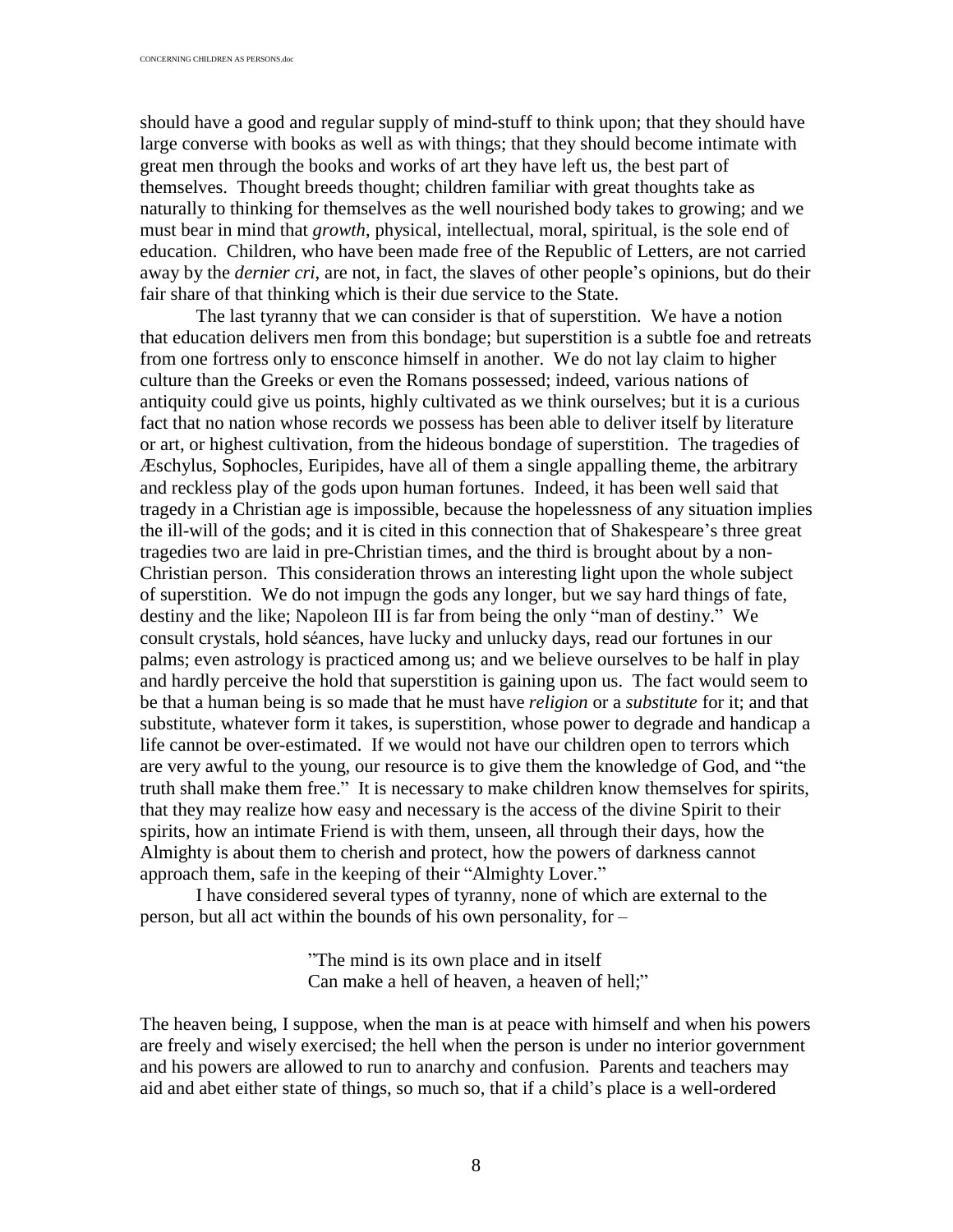heaven, he has them to thank for this happy state; and if he is condemned to a 'hell' of unrest, fiery desires and resentments, are his parents without blame?

# **III**

## **THE SPIRITUAL SUSTENANCE PROPER FOR CHILDREN**

So far, I have considered the negative attitude of parents and those *in loco parentis*; but there is a positive side also, and here Wordsworth's well-known lines come to our aid:

> " We live by Admiration, Hope and Love! And even as those are well and wisely fixed, In dignity of Being we ascend."

Ruskin has made us familiar with the first of these lines, but the remaining two are full of guidance and instruction. It takes a poet to discern why it is especially by the performance of these functions that we live. Admiration, reverent pleasure, delight, praise, adoration, worship; we know how the soul takes wings to herself when she admires and how veritably she scales the heavens when she adores. We know, too, how the provincial attitude of mind, *nil admirari*, paralyses imagination and relaxes effort. We have all cried, "Woe is me that I am constrained to dwell in the tents of Mesech," the Mesech of the commonplace, where people do not think great thoughts or do noble acts, and where beauty is not. Our dull days drag themselves through, but we can hardly be said to *live*; wherefore, all praise to the poet who perceived the *vital* character of admiration. But Hope – what is the good of Hope! Practical people connect it with castles in Spain and other intangible possessions. If we are to know how far we live by hope, how far it is bread of life to us, we must go where hope is not. Dante understood. He found written upon the gates of Hell: "*Lasciate ogni speranza voi ch'entrate*." The prisoner who has no hope of release, the man with the mortal sickness who has no hope of recovery, the family which has had to abandon hope for its dearest, these know, by the loss of hope, that it is by hope we live. Our God is described as "the God of Hope;" and we might get through many a dark day if we realized this, and that hope is a real if not tangible possession, which like all the best things, we can ask for and have. Let us try to conceive the possibility of going through a single day without any hope for this life or the next; and a sudden deadness falls upon our spirits, because "we live by hope."

But we live by Love, also; by the love we give and the love we receive, by the countless tendernesses that go out from us and the countless kindnesses that come to us; by the love of our neighbour and the love of our God. As all love implies a giving and a receiving, it is not necessary to divide currents that meet. We do not ask what makes us happy, but we are happy, abounding in life, until some single channel of love and goodwill is obstructed, someone has given us offence or received offence at our hands, and at once life runs low within us. We go languid and devoid of pleasure, we are no longer fully alive, because we live by love; not by a consuming and unreasonable affection for any individual, but by the outgoing of love from us in all directions and the in-taking of love from all sources. And this is not a state of violent and excited feeling, but is placid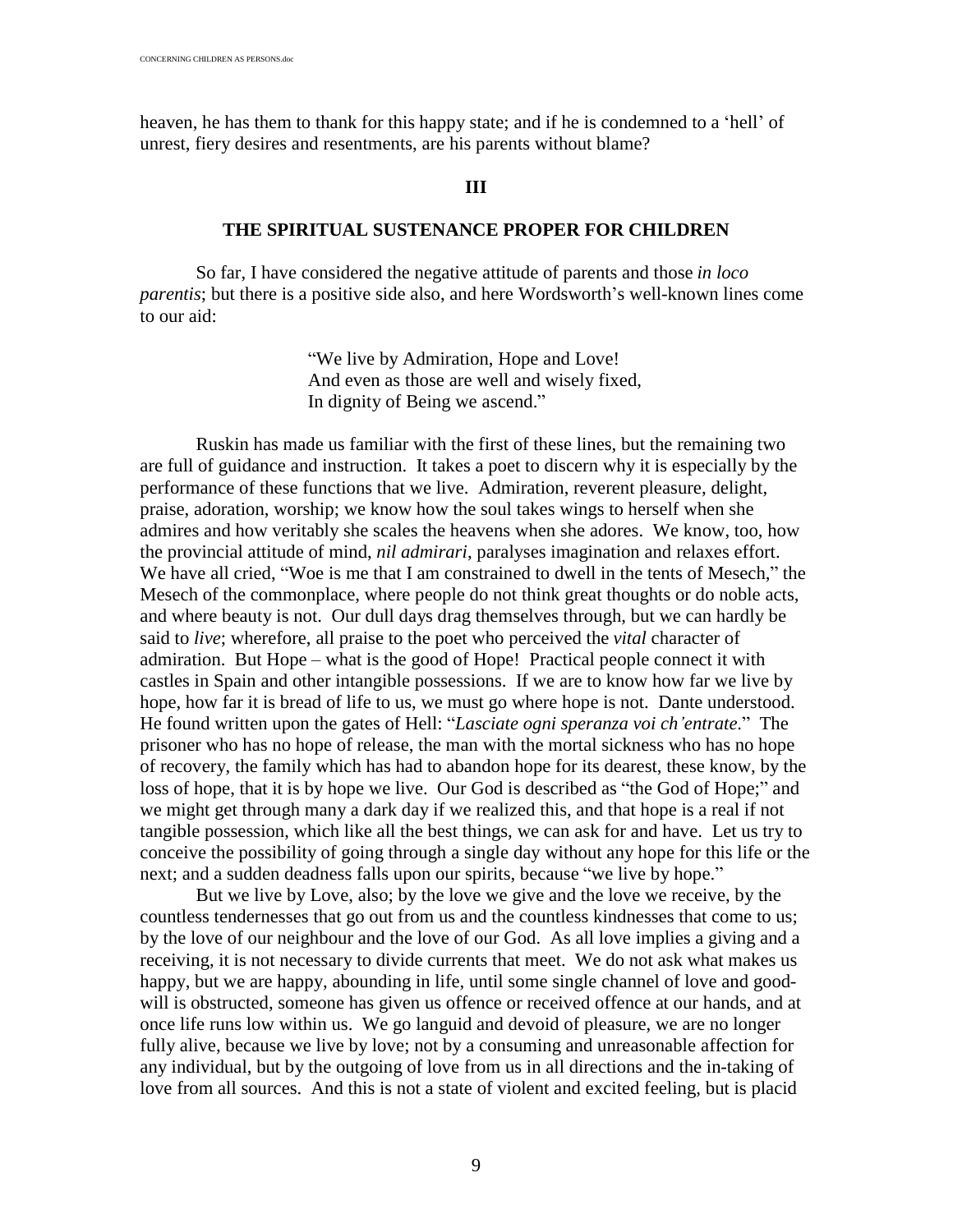and continuous as the act of breathing: thus we receive unto us the love of God, and thus our own hearts go out in answering love. " We live by admiration, hope, and love," and without these three we do not live. And what is the consummation? According to Wordsworth, "a gradual ascent in dignity of being." We see it now and then in beautiful old age, serene, wise, sweet, quick to admire, ready to hope against hope, and always to love. But there is an intermediate stage. These three, which are identical with the three of which St. Paul says, " now abideth these three," must be well and wisely fixed; and here is the task set before us who are appointed to bring up the young.

It is the cause of great perplexity to parents and guardians that young people *will* fix their admiration upon, pin their faith to, unworthy objects, whether these be the companions they go with, the heroes they delight in, the books they read, the amusements they seek. Unworthy or little worthy admirations keep them in a state of excitement which they mistake for life; and the worst of it is we can do nothing. If we depreciate what they admire, they put it down to our niggard and ungenerous nature and take no heed to our strictures. Our only course is to forestall their fervours about *worthless* things, by occupying the place with that which is *worthy*. We cannot say to a boy, " Thou shalt admire such and such a comrade," but we can occasionally put a nice boy in his way and say nothing about it: so with books and men; we cannot cause them to admire, but we can admire ourselves with spontaneous heartiness and simplicity. They begin to wonder why, to admire also, or to find out for themselves a hero or author equally worthy of admiration. Two things we must beware of: we may not talk much about the matter, or the boy will say we 'gas;' we may not be obtrusive, but we must be consistent; and we may not allow ourselves in admiration for the second-rate. If he sees us sitting down to an unworthy novel, enjoying a second-rate performance, seeking a second rate-person for the sake of his wealth or position, the boy believes that we are tacitly professing a higher standard than we hold; older persons will make allowance and will understand that we do care for the best things, though now and then we content ourselves with the second-best; but the children are *exigeant*. " We must love the highest when we see it," and our business is to get young people to see the highest in life and letters, in conduct and motive without boring them. All this sounds more difficult than it is, because children accept the unexpressed standard of their homes and schools. If we give our admiration, our faith, to "whatsoever things are lovely and of good report," if we "think on these things," and not on things unworthy, which we are free to depreciate, we shall be in a fair way to fix "well and wisely" the admiration of the young people.

I have said that *faith* is an interchangeable term for admiration. Faith also implies the fixed regard which leads to recognition, and the *recognition* which leads to appreciation; and when our admiration, our faith, is fixed on the Highest, appreciation becomes worship, adoration. I know I am touching upon a subject about which many parents and teachers experience anxiety and diffidence. God, faith in God, is *the* vital thing, and it is truly that which they are most anxious that their children should possess, but they are shy of speaking about what they have most at heart. I think it would help us if we realized that at no time in their lives are children ignorant of God, that the ground is always prepared for this seed, and that our only care need be to avoid platitudes and hackneyed expressions, and speak with the freshness and fervour of our own convictions. I think we might make more use than we do of the habit of meditation as a means of attaining to the knowledge of God.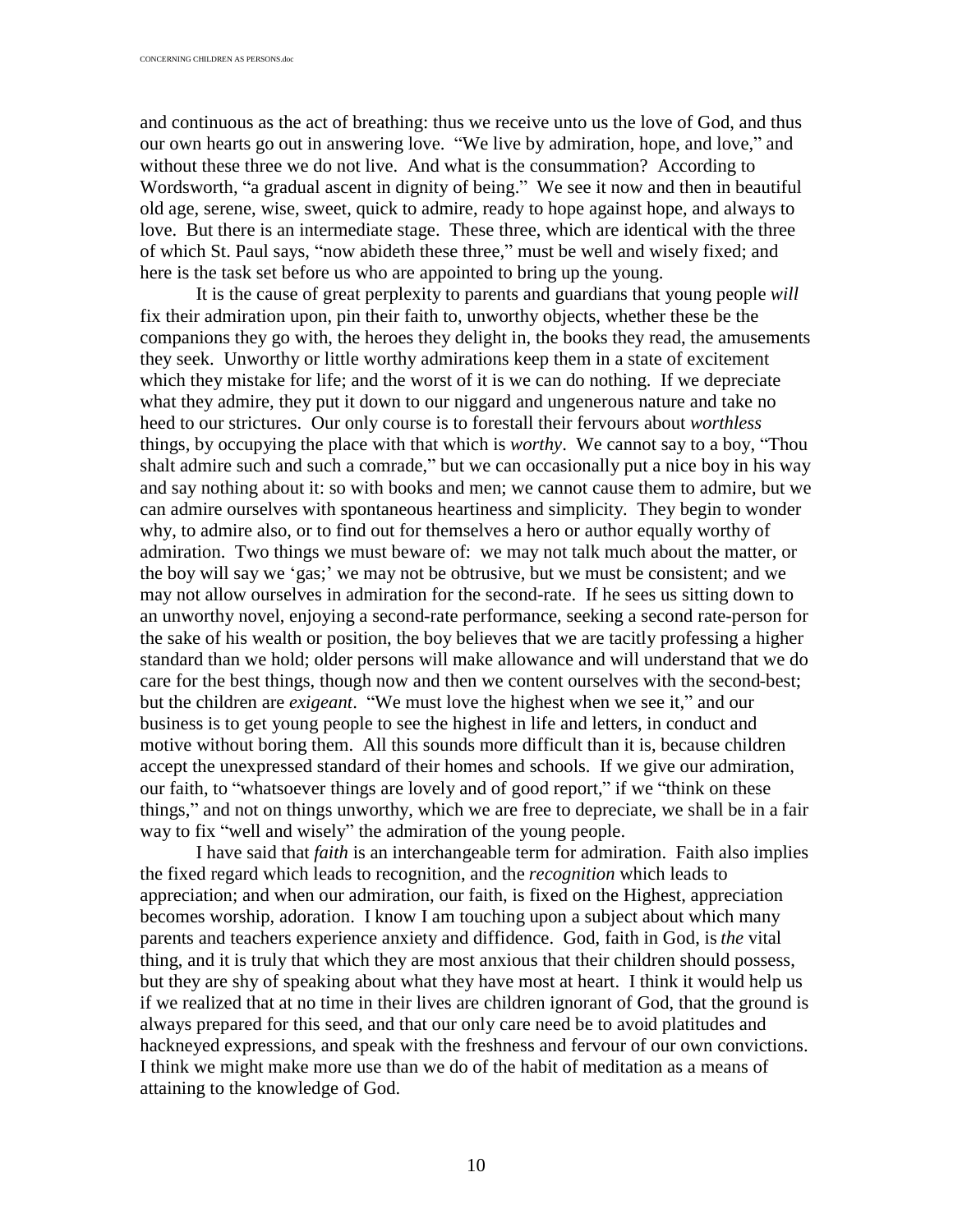If we get some notion as to how to fix the *admiration* of our young people well and wisely, we are still vague about *hope*. But it is necessary that we should clear our thoughts, because, perhaps, the great failure of the age we live in is a failure in hope. It is for lack of hope that we do not in patience wait for an end, or with assiduity work for it. It is because of our failure in hope that we do not build, or plan, or write, for the generations to come. We live for the present, work for the present, and must have immediate returns. We live by hope, says the poet, which means that without hope we do not live; and that there is not life enough for our living is the secret consciousness of everyone. Therefore, we run after change, excitement, amusement, anything that promises to "pass the time." Therefore our interests are feeble, our aims low. Without hope, too, there is no fear. We may pray with our lips, "Give us an heart to love and *dread* thee," but we do not *dread*, and upon quite slight provocation men take leave of the life that has been lent to them for a purpose. A straw shows which way the current flows, and that a novelist should have conceived the idea of a hotel convenient for " unostentatious suicide" is a distressing symptom of our ailment. No great works are accomplished by a people without hope; and we in England before the Great War were not performing great works in art, literature, architecture, legislation, not in any single field of human endeavour. But nations, like persons, have their times of sickness and of health; and because promise rests with the young it is worthwhile to enquire into the causes of this deep-seated disease. They are partly physical, no doubt; we are an overstrained, nervous generation; but the means we should take to cure ourselves morally would remove our physical disabilities too. We want a tonic of Hope "well and wisely fixed." And we must bring up young people upon this tonic.

Now, it is exceedingly easy for us to gratify all a child's desires immediately and on the spot. It is so easy to compass this little treat and that, to arrange that every day shall have its treat or its new possession, that the children get used to it and grow up with the habit of constant gratification and without any practice of hope. Even the birthday is forestalled a hundred times in the year, and everything comes – not to him who waits, but to him who wants. We can, at any rate, bring up children in hope, see to it that they wait and work for the bicycle, or the book, or the birthday treat, that they have things to look forward to. Let us feed them with tales of high endeavour and great accomplishment, let them share our distress about those things which are blots upon our national life, nourish them on the hope that they themselves may do something to make England good and great; show that is always a single person here or there, from time to time, who raises the nation to higher levels and gives the rest of us something to live up to; that the person who makes a country great may be a poor girl like Grace Darling, or a peasant like Robert Burns, or a retiring gentlewoman like Florence Nightingale, or the son of a labouring man like George Stephenson; that the only conditions required are fitness, preparation and readiness. We all know how Florence Nightingale prepared and trained herself for a career which did not exist until she made it. The young person who knows that there are great chances of serving his country in wait for those who are ready for them, and that his concern is not to seek the chance but simply to be ready when it arises, lives a life of hope and endeavour, and will certainly be a profitable citizen to the community.

There is a reason for our hopelessness deeper-seated than the nervous depression and anxiety which beset us, the present gratifications for which we lay ourselves out, or

11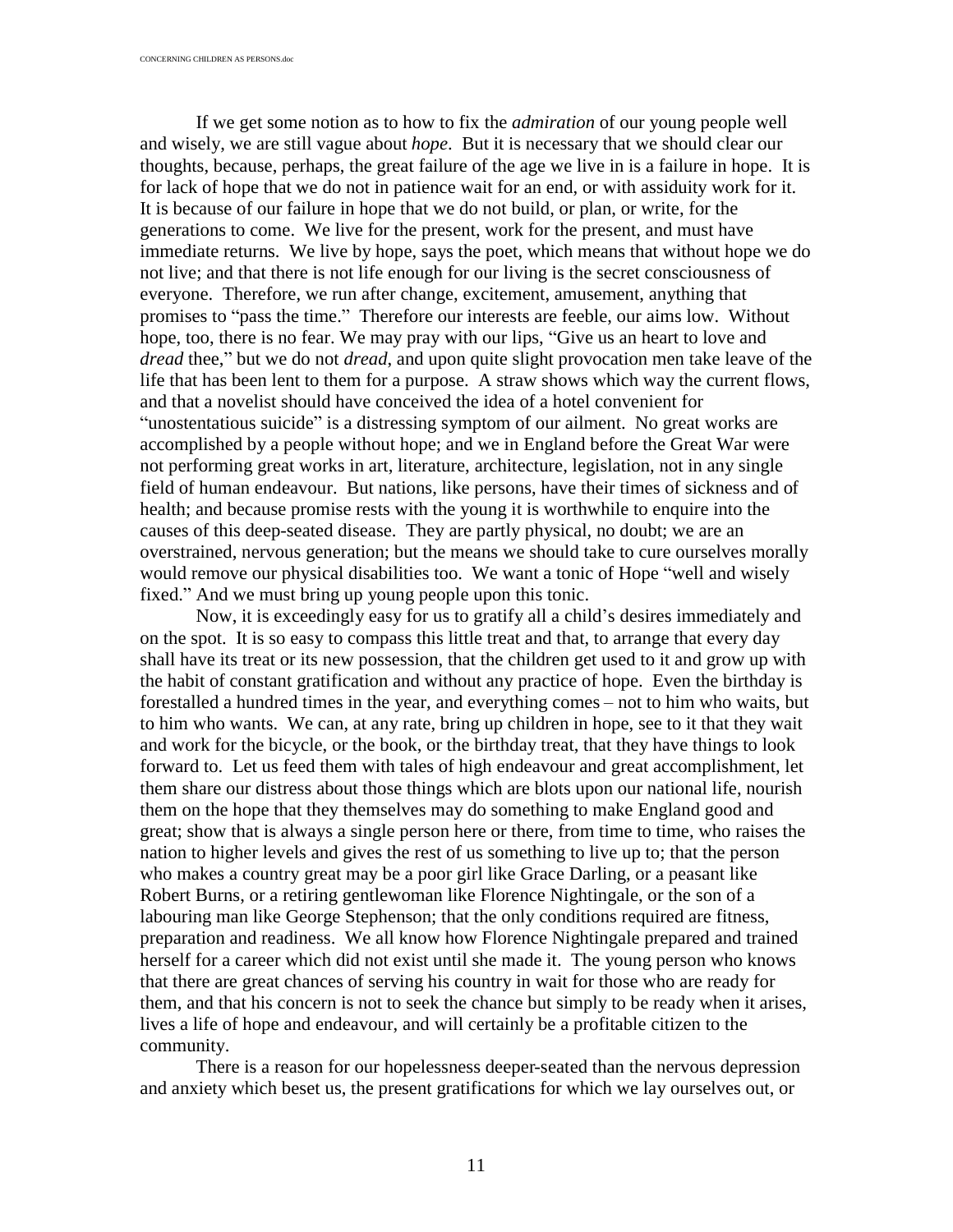the personal aims which invalidate our efforts. Without hope, we live on a low level, disturbing ourselves with petty cares, distracting ourselves with petty joys. The difficulty is a very real one. We recite, week by week, that "we believe in the life everlasting," but, in this keenly scientific age, we ask, " What is the life everlasting?" and no answer reaches us. It may be that, in proportion as we make a serious attempt to realize that we are spirits; that knowledge, the knowledge of God, is the ineffable reward set before us; that there is no hint given us of change in place, but only of change of state; that, conceivably, the works we have begun, the interests we have established the labours for others which we have undertaken, the loves which constrain us – may still be our occupation in the unseen life  $-$  it may be that, with such a possibility before us, we shall spend our days with added seriousness and endeavour, and with a great unspeakable Hope.

But, if we would fix such hopes as these well and wisely in the hearts of children, we must think, pray, rectify our own conceptions of life present and to come; so may we arrive at a great Hope for the children and ourselves; and our emergence from the Slough of Despond shall be into a higher life.

We live by Admiration, Hope and *Love*. Here, surely, all is spontaneous and easy, requiring no effort on our part; and happy is the person, say we, who gets enough love to live upon. But love consists not in getting but in giving, and is distinguished from the tumult of the affections which we commonly so name. Love is, like life, a state, an abiding state, says St. Paul, who has portrayed the divine Charity in such wise that there can never be anything to add whether in conception or practice. If we hope to guide children so that they may well and wisely fix their love, it is necessary that we should give some definite thought to the subject, be clear in our minds as to what we mean by love and how we are to get the power of loving, or rather how we are to keep it, for we have seen that the little child loves freely. " Now abideth Faith, Hope, Charity, these three." I venture to think that of the three abiding states, if we have lapsed from faith and hope, we yet abide in love. Our neighbour becomes more precious to us; the more he is distressed and uneasy, the more we care for him and labour for his relief; perhaps, indeed, the passion for philanthropy is the feature by which our age will be known in history. "Write me as one who loves his fellow men" – may we figure this poor faulty age of ours as offering in extenuation for many shortcomings? Let us be thankful and see to it that the children share in this gift of their age. But, because our philanthropy is not always sanctified or instructed, sentimental humanitarianism becomes our danger. None shall endure hardness, is our decree; none shall suffer; especially, none shall suffer for wrongdoing; and we are in arms against the righteous severity of God and man. Let us "think clear," that we may correct this attitude of mind in ourselves and for the children. Let us return to the old paths and perceive that life is disciplinary for us and others; that " God's in His heaven, all's right with the world;" that suffering in the present life is no such mighty thing after all; nor, if we go on with our lives, is it so great a thing to be divested of the flesh. If we ourselves love those things which be lovely, why love is contagious, and the children will do as we do. But we must not only love wisely and well; we must *fix* our love. Here, I think, is a caution for us in these days of passing enthusiasms, engrossing fads; and we really can do a great deal towards forming the habit of steadfastness in the young people about us.